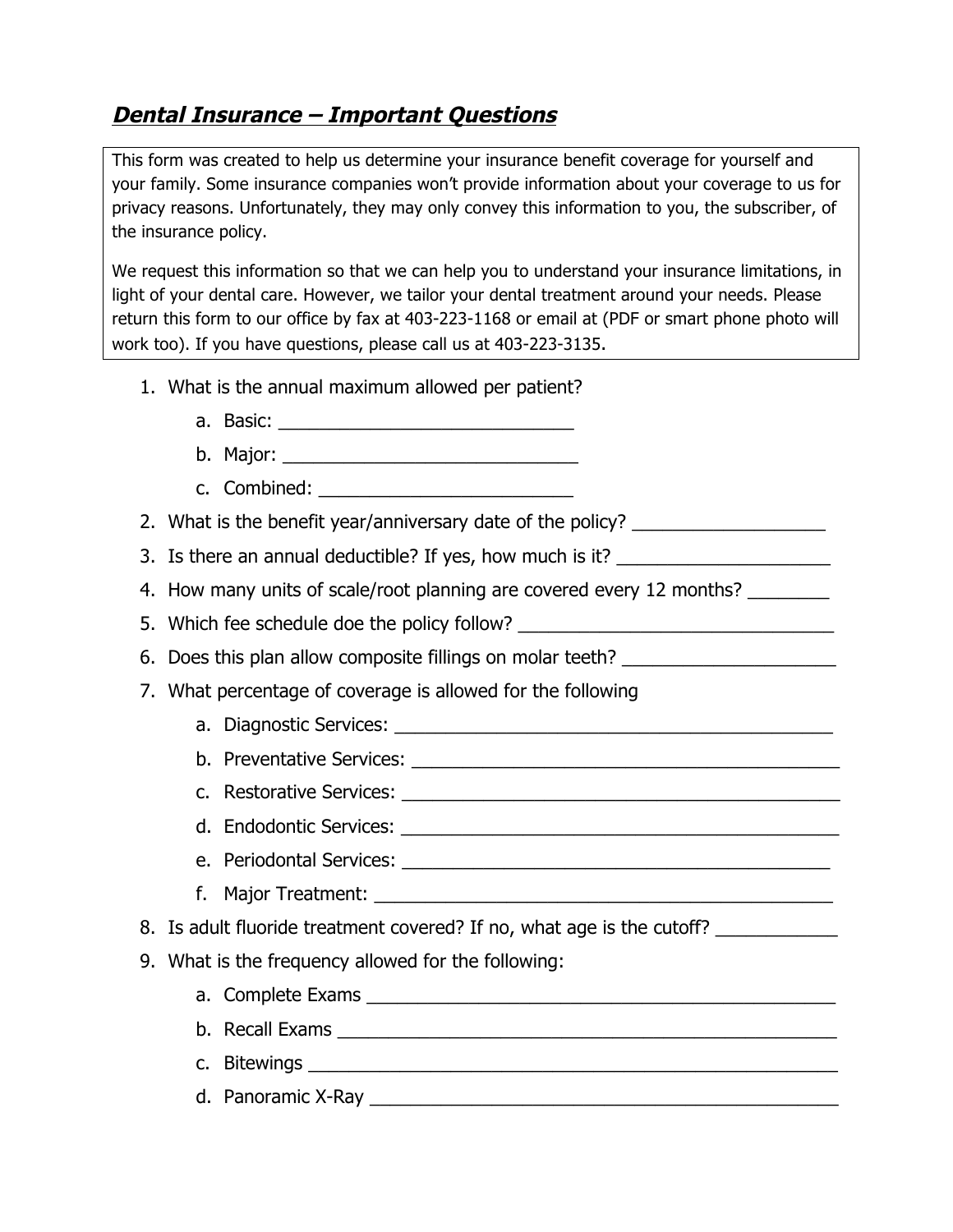## **Dental Insurance: Glossary of Terms**

Here is a brief list of a Glossary of Terms to help you understand what your insurance is referring to when they provide certain terms. These definitions usually hold true as a general rule but may not apply to all situations.

**Annual Maximum:** Most insurance plans have a dollar maximum. The coverage period is either the policy year (starting on a specific date) or the calendar year (Jan.  $1 - Dec$ . 30). The plan may specify a separate maximum for basic treatment and for major treatment (crown and bridge, dentures). More than often it is not separate and includes both basic and major.

**Cleaning Limitations:** In some circumstances you may have limitations on nthe exams, polishing and fluoride treatment. However, you are likely still covered for the very important scaling component of maintaining the soft tissue surrounding the teeth. Scaling is the removal of plaque and calculus below the gum line. One unit of scaling is measured as a 15 minute interval. Most insurance plans provide for 8 to 12 units of scaling (30 to 45 minutes), such that 12 units would allow for up to 4 cleaning appointments per coverage year. Exams, polishing and fluoride treatment are scheduled in compliance with the insurance terms (usually annually), and not necessarily done at each appointment.

**Co-Insurance (or Co-Payment):** This is the outstanding percentage of the claim payment which is payable by the patient. If the insurance coverage is at 100%, the patient is responsible for the difference between the fee guides, if any. If insurance coverage is 80%, then the patient pays the remaining 20% as well as any fee guide difference.

**Deductible:** Like car insurance, some insurance plans have a deductible, which is a dollar amount which the insured must pay before the Insurance Company pays the claim. A deductible may be per individual or per family. This amount does not go towards the remaining balance from a claim payment on a procedure.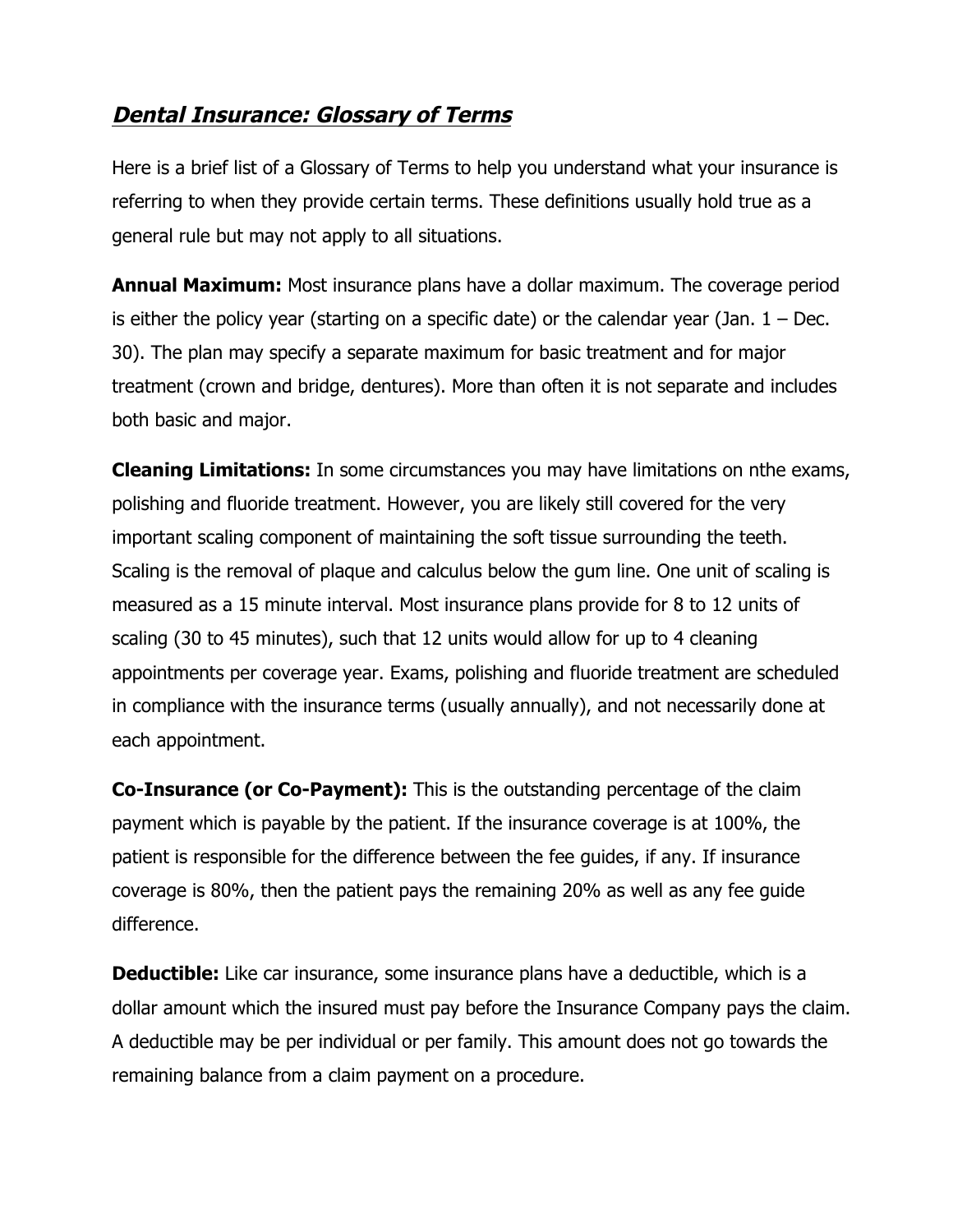**Frequency Limitations:** Some insurance plans put a limit on the frequency of scaling, exams, polishing, fluoride and certain x-rays (such as bitewings and pan's)

**Missing Tooth Clause:** An Insurance company may not pay for replacement of a tooth that was missing before the policy was in effect. For example, if you lost a tooth before your insurance coverage started and later decided that you would like to have a partial denture, bridge or dental implant to replace the missing tooth, the insurance company would not have to pay for that service if they have a missing tooth clause in their plan.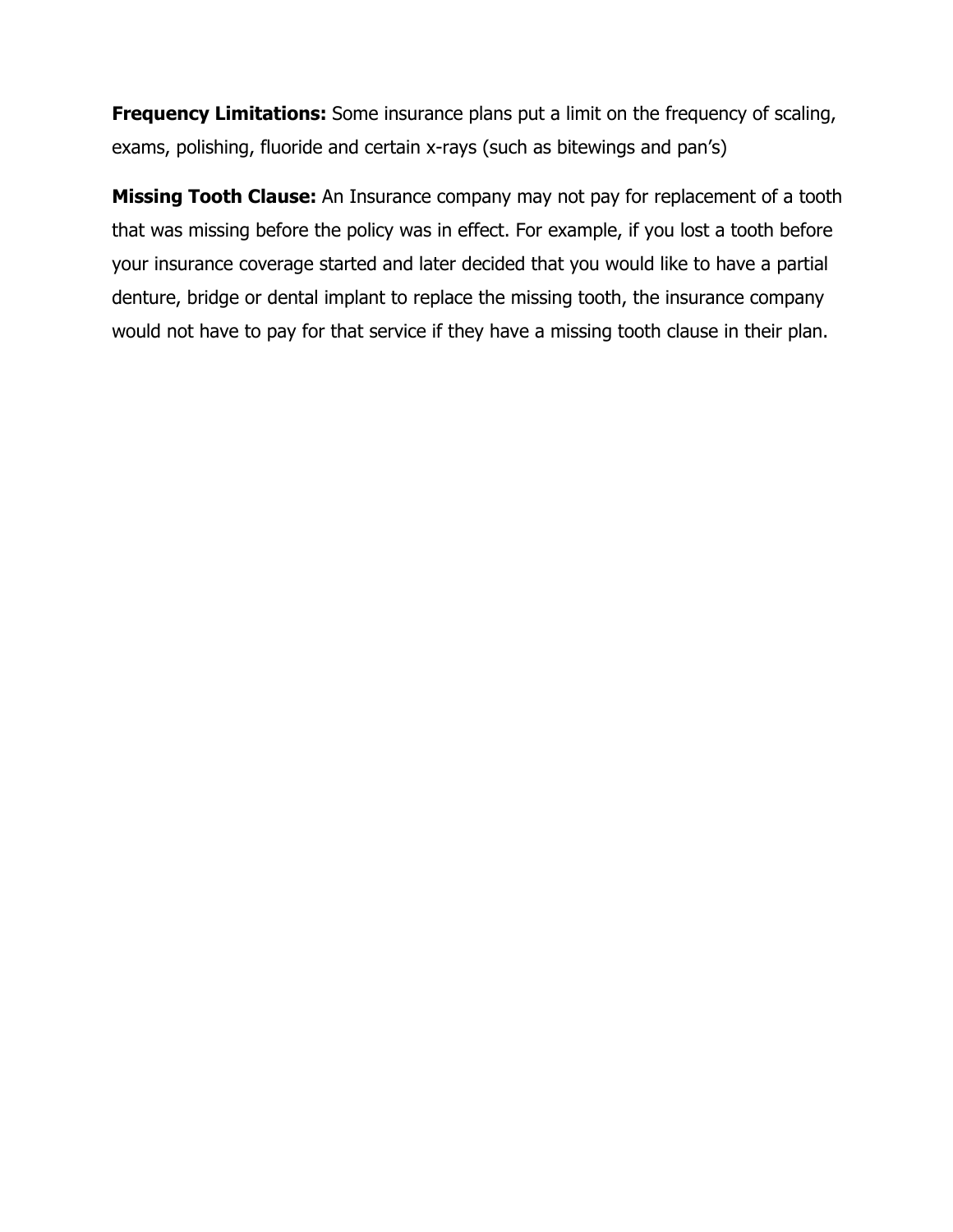## **Insurance and Financial Policy**

At Crawford Dental, we believe that you deserve the best care. That is why we present you with the best possible dental solution. If you have dental benefits, here are some important things you should know:

- 1. Your dental benefits are based upon a contract made between yourself or your employer and the insurance company. If you have any questions regarding your dental benefits, please contact your employer or the insurance company directly. They are there to assist you.
- 2. We currently accept all insurance plans. This means we work with several companies. Although we can maintain computerized histories of payments by a given company, they can change, therefore it is impossible to give you a guarantee as to what your insurance will cover. We may only be able to estimate your portion based on the information we have, but it is only an estimate. We will be happy to file a pre-determination with your insurance prior to treatment. This does delay treatment but will give you the out of pocket figure.
- 3. We will bill your insurance as a courtesy. It is important that you recognize that the insurance you have is a legal contract between you and your insurance company. Our office is not and cannot be a part of that legal contract. If your insurance company will not pay our office, you will be responsible for all charges incurred.
- 4. Crawford Dental Clinic does require payment for your estimated portion when services are rendered. We accept Cash, Cheque, Debit, Master Card and Visa. If you are in need of an extended finance option, we do offer financial agreements.
- 5. A specific amount of time is reserved especially for you. We strongly encourage all patients to keep their appointments. If you must change your appointment, we require at least 48 hours notice.